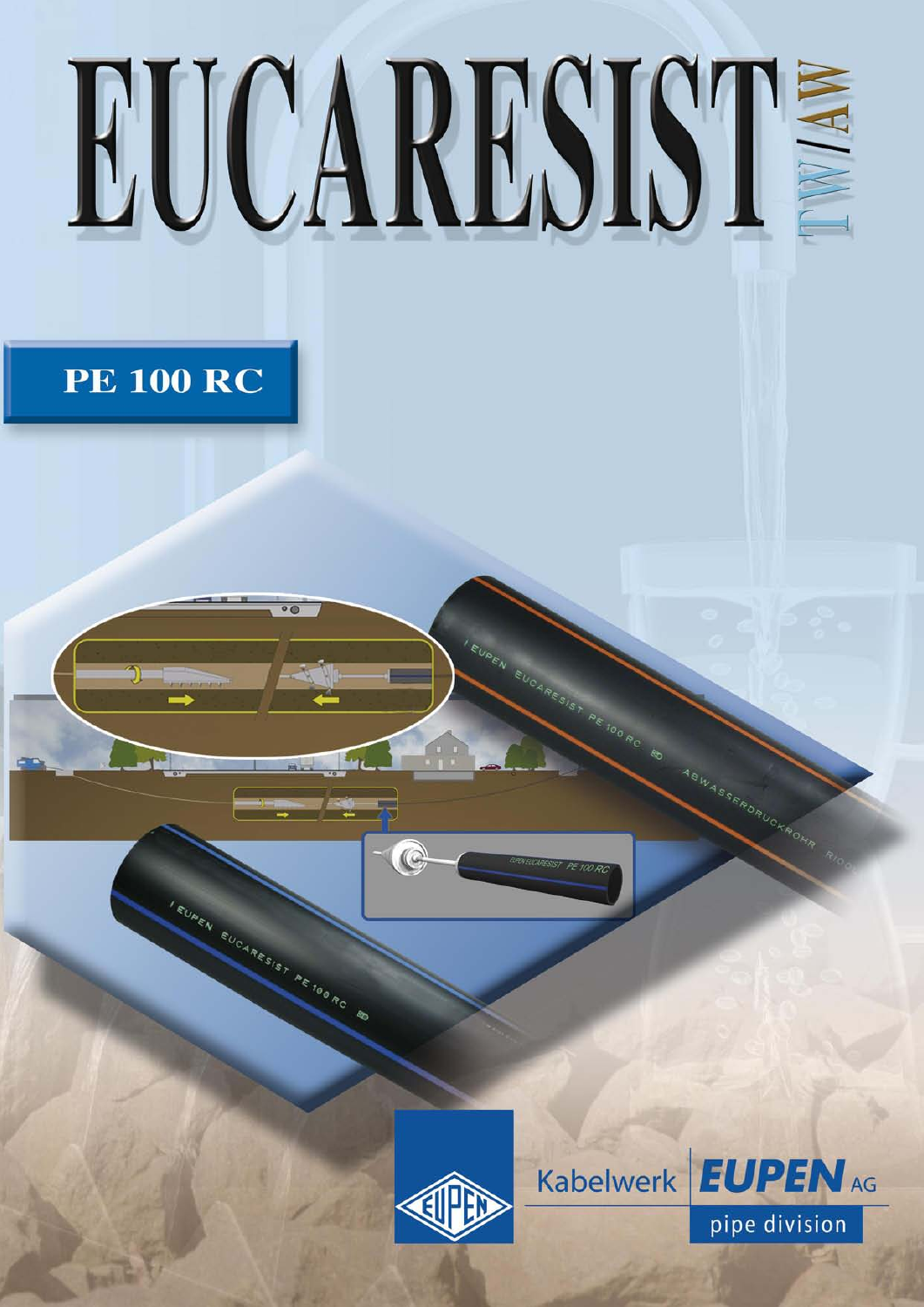## Trinkwasser- und Abwasser Druckrohre

#### *EUCARESIST TW-AW*



Polyethylen Kunststoff-Rohrleitungssysteme für alternative Verlegeverfahren mit hoher Resistenz gegen Rißfortpflanzung

Polyethylene plastics piping systems for alternative installation with high resistance to crack

| Qualitätszeichen                                                                           |                 | <b>Quality labels</b> |             |                             |                                            |                  |
|--------------------------------------------------------------------------------------------|-----------------|-----------------------|-------------|-----------------------------|--------------------------------------------|------------------|
|                                                                                            | BENOR           | KI)                   | <b>DVGW</b> |                             | <b>OVGW</b><br>GEPRÜFT<br>OVGW-GRIS W1.448 | ÖNORM<br>geprüft |
| EUCARESIST PE100RC Trinkwasserdruckrohre / EUCARESIST PE100RC Potable water pressure pipes |                 |                       |             |                             |                                            |                  |
| PE100RC mit blauen Streifen /<br>PE100RC with blue stripes                                 | ⋇               |                       |             |                             |                                            |                  |
| EUCARESIST PE100RC Abwasserdruckrohre / EUCARESIST PE100RC Waste water pressure pipes      |                 |                       |             |                             |                                            |                  |
| PE100RC mit braunen Streifen /<br>PE100RC with brown stripes                               | ☆               |                       |             |                             |                                            |                  |
| Trinkwasserzulassungen                                                                     |                 |                       |             | <b>Potable water labels</b> |                                            |                  |
|                                                                                            | <b>BELGAQUA</b> |                       | KTW         | ÖVGW                        |                                            | <b>ACS</b>       |

|                                                                          | <b>BELGAQUA</b> | KTW | ÖVGW | AC |
|--------------------------------------------------------------------------|-----------------|-----|------|----|
| <b>PE100RC</b> mit blauen Streifen /<br><b>PE100RC</b> with blue stripes |                 |     |      |    |

in Arbeit / in work

*Erlaubte Verlegeverfahren Permitted installation*

| <b>Verlegeart / Installation methods</b>                                            | <b>EUCARESIST PE100RC</b> |  |  |
|-------------------------------------------------------------------------------------|---------------------------|--|--|
| Offene Verlegung ohne Sandeinbettung /<br>Open trench installation without sand bed |                           |  |  |
| Pflügen und Fräsen /<br>Plouging and milling                                        |                           |  |  |
| Relining                                                                            |                           |  |  |
| Spühlbohrverfahren /<br><b>Horizontal directional Drilling</b>                      |                           |  |  |
| <b>Berstlining</b>                                                                  |                           |  |  |

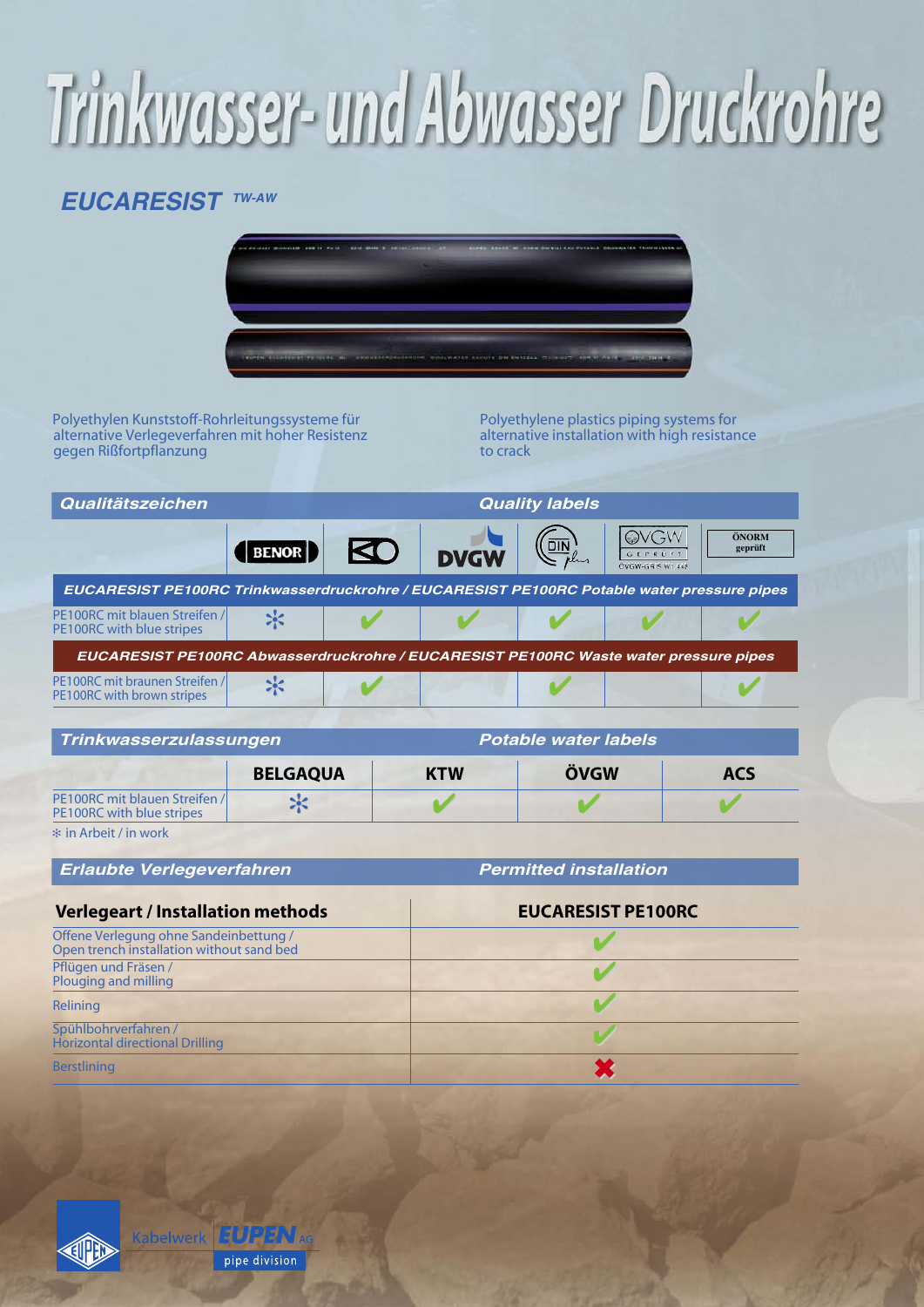

#### *PE100 RC schwarz mit blauen oder braunen Streifen PE100 RC black with blue or brown stripes*

#### *SDR17 - PN10*

| <b>Außendurchmesser / mm</b> | Wandstärke / mm       | <b>Gewicht g/m</b> |
|------------------------------|-----------------------|--------------------|
| <b>Outside diameter</b>      | <b>Wall thickness</b> | Weight             |
| 63                           | 3,8                   | 728                |
| 75                           | 4,5                   | 1030               |
| 90                           | 5,4                   | 1470               |
| 110                          | 6,6                   | 2190               |
| 125                          | 7,4                   | 2790               |
| 140                          | 8,3                   | 3500               |
| 160                          | 9,5                   | 4570               |
| 180                          | 10,7                  | 5770               |
| 200                          | 11,9                  | 7120               |
| 225                          | 13,4                  | 9030               |
| 250                          | 14,8                  | 11100              |
| 280                          | 16,6                  | 13900              |
| 315                          | 18,7                  | 17600              |
| 355                          | 21,1                  | 22400              |
| 400                          | 23,7                  | 28300              |
|                              |                       |                    |

#### *SDR11 - PN16*

ı

| <b>Außendurchmesser / mm</b><br><b>Outside diameter</b> | Wandstärke / mm<br><b>Wall thickness</b> | Gewicht g/m<br>Weight |
|---------------------------------------------------------|------------------------------------------|-----------------------|
| 63                                                      | 5,8                                      | 1060                  |
| 75                                                      | 6,8                                      | 1480                  |
| 90                                                      | 8,2                                      | 2140                  |
| 110                                                     | 10,0                                     | 3180                  |
| 125                                                     | 11,4                                     | 4120                  |
| 140                                                     | 12,7                                     | 5130                  |
| 160                                                     | 14,6                                     | 6740                  |
| 180                                                     | 16,4                                     | 8510                  |
| 200                                                     | 18,2                                     | 10500                 |
| 225                                                     | 20,5                                     | 13300                 |
| 250                                                     | 22,7                                     | 16300                 |
| 280                                                     | 25,4                                     | 20500                 |
| 315                                                     | 28,6                                     | 25900                 |
| 355                                                     | 32,2                                     | 32900                 |
| 400                                                     | 36,3                                     | 41700                 |

Erhältlich als Ring-, Trommel- und Stangenware Available in coils, drums and lengths

#### *Besonderheiten*

- Vollwand PE100 RC Rohr
- Hohe Beständigkeit gegen Rißfortpflanzung und Punktlast
- Geeignet für Spiegel- und Elektromuffenverschweißung - Einfache Handhabung durch hohe Flexibilität und geringes Gewicht
- Hohe chemische Beständigkeit
- Für eine Lebenserwartung von min. 100 Jahre ausgelegt
- 10 Jahre Herstellergarantie

#### *Special features*

- Solid wall PE100 RC pipes
- High resistance against fissuration and point load
- Excellent weldability, using butt- and electrofusion welding techniques
- Easy to handle due to high flexibility and
- light weight
- High chemical resistance
- Designed for a long lifetime in excess of 100 years ears fabricant warrant

m